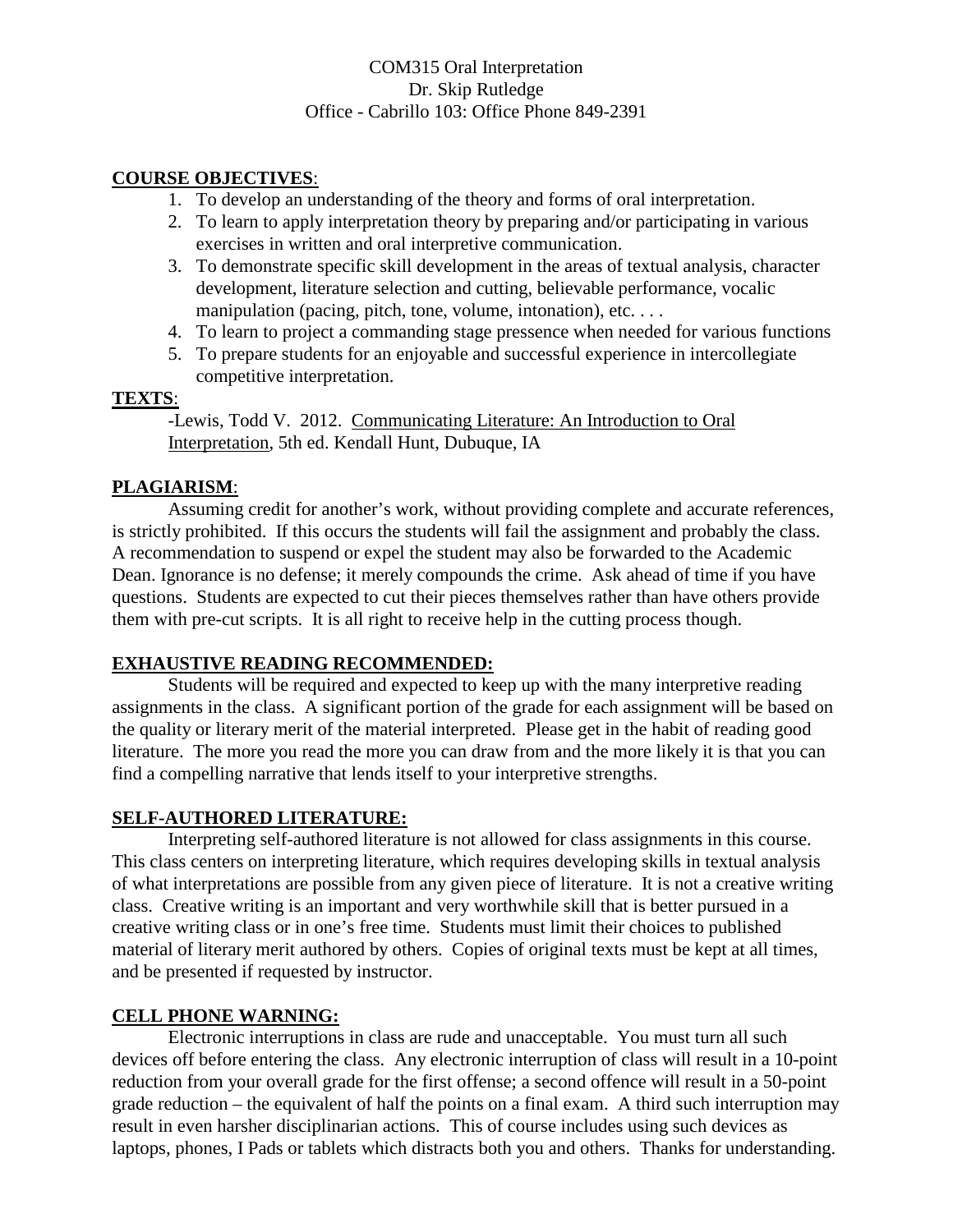### **GRADING POLICY**:

Grade points will be awarded for each assignment as listed below. Grade points will also be awarded (or detracted) for attendance, class participation, and tests as follows:

| 1. Class Participation and Exercises | 150  |
|--------------------------------------|------|
| 2. Tests and Quizzes                 | 200  |
| 3. Assignments                       | 650  |
| TOTAL POSSIBLE GRADE POINTS          | 1000 |
|                                      |      |

As a necessary but not sufficient condition to receive an "A" or a "B" grade, a student must satisfactorily complete each assignment. This simply means that even if a student has sufficient grade points to earn an A or a B, but has not completed each of the major assignments with a passing grade, it is not possible to receive higher than a  $C<sub>+</sub>$  for the course.

Further, grade inflation will not be employed in this class. Meeting the minimum assignment requirements in a minimal way earns a minimum passing grade of "D". "C"s meet those requirements at a higher level, and will be the most common grade assigned. "B"s demand a much higher standard of achievement and are mostly memorized. "A"s require exceptional scholarship and presentation skills, and assignments demonstrate outstanding work, polish, and delivery skills, and should be should be completely memorized.

Effort is required for excellence but can not to be substituted for or equated with excellence. This is a performance class. The performance and the written assignments will be the basis for grades, not merely the "effort" put into an assignment. Effort is required and appreciated but far too subjective as a basis for grading. This subject matter will be a big stretch for many, and a fairly comfortable fit for some. All that is to say that some students may put in a great deal more effort, and not see as strong a grade as others. That is inherent within any performance class and abounds in the real world. But know too that there is a high correlation with effort and improvement.

The following scale will be employed to determine final grades.  $1000-920 = A$ ;  $899-880 = B+ 799-780 = C+ 699-680 = D+ 599-580 = F+$  $919-900 = A - 879-820 = B$  779-720 = C 679-620 = D Below 580 = F  $819-800 = B - 719-700 = C - 619-600 = D$ 

### **ASSIGNMENTS**:

| Field Observations (PLNU play and one other play)                 | 50  |
|-------------------------------------------------------------------|-----|
| Tournament Performance (2 events)                                 | 100 |
| Duo Dramatic Interpretation or Dramatic Interpretation            | 150 |
| Prose Interpretation or Children's Literature Interpretation      | 150 |
| Programmed Oral Interpretation or Faith Literature Interpretation | 150 |
|                                                                   |     |

TOTAL POSSIBLE ASSIGNMENT POINTS 600

The Interp assignments and standards for judging them are articulated within the textbook. Each is expected to be between 8 and 10 minutes in length, delivered using a regulation manuscript book with transparent page protectors, containing a quality introduction that sets forth the genre, title, author, thematic argumentation and what ever else needs to be explained to enjoy the presentation. Teasers are optional (to be made clear in class instructions).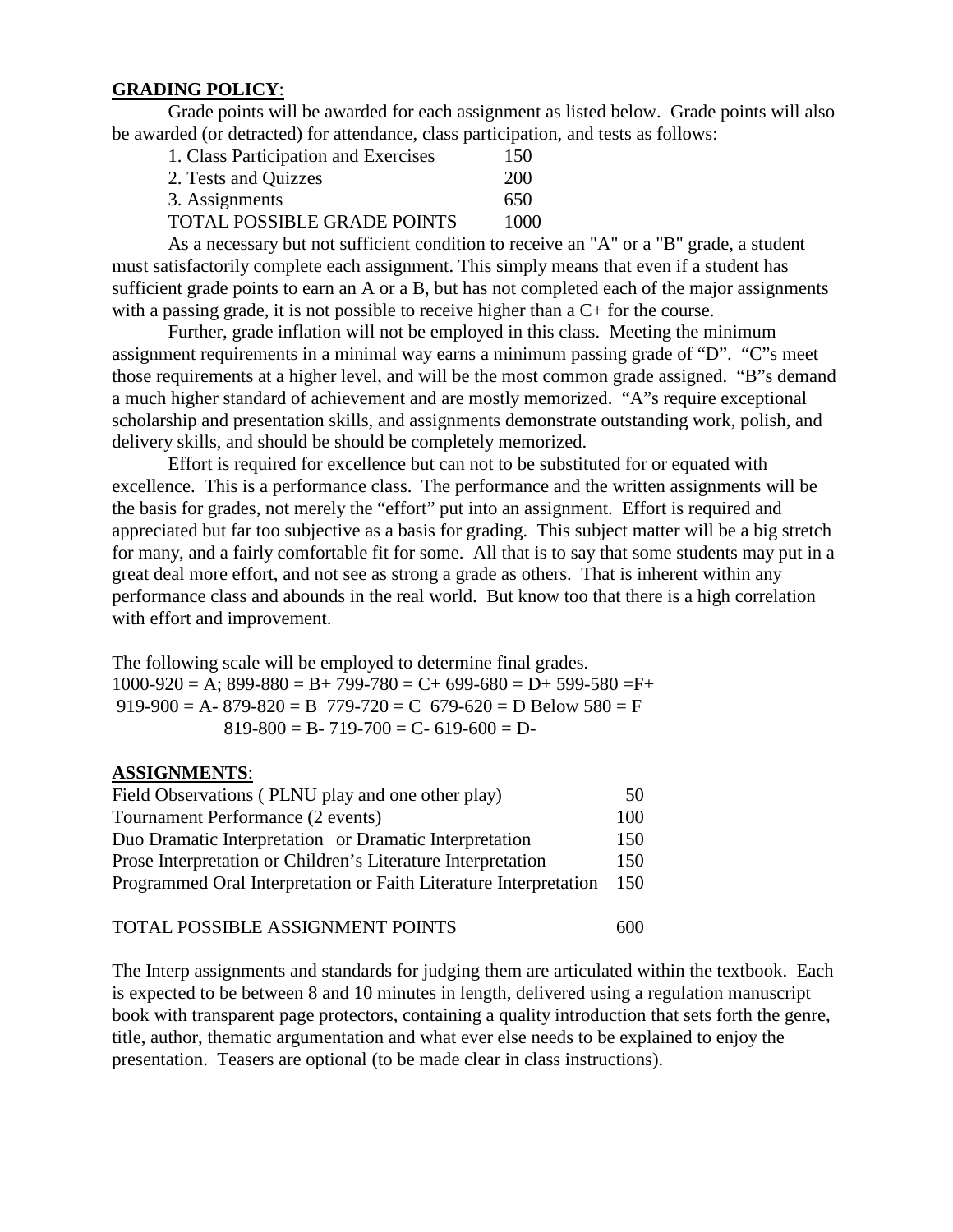#### **TESTS**:

A mid-term test will be given (worth 100 points). Also be prepared for periodic (though not necessarily pre-announced) quizzes covering the assigned reading and material covered in class, which is by the way quite light since the majority of the work is performance based.

The Final will be performance based and will consist of a Readers Theater (worth 100 points). The Readers Theater will require limited stage blocking and costumes, with minimal props and will consist of multiple members of the class. Students will have up to 25 minutes and must draw from all three genres of literature. Like all interps a quality introduction is required to address a socially significant thematic argument.

#### **ATTENDANCE POLICY**:

Snooze - ya lose! Success in this class requires strong attendance. Excused absences include: A) Academic Dean approved college activities, and B) written Doctor's excuse. This is a performance-oriented class. Most readings must start at the very beginning of class. Tardy entries create rude disturbances that may negatively effect your classmate's concentration and performance. It is inconsiderate and rude. Try to be considerate and arrive a bit early. Three tardies = 1 absence. **Excessive absences (beyond 2 class periods) will result in lowered grades.**

### **DUE DATES AND DEADLINES**:

Written assignments missed due to an excused absence must be made up by the following class. Missed written assignments due to non-excused absences may be turned in 1 class late for half credit. Oral assignments will be made up on a time available basis only (with no guarantees that time will be available. If it is not, the assignment will be awarded a grade of F). But you really must perform the pieces on the days assigned to their performance.

#### **TOURNAMENT PARTICIPATION**:

One of the most exciting and unique challenges and requirements of this course is that each student is required to participate in one intercollegiate tournament, with two interp events during the semester. The purpose is to allow the students to enjoy using and testing the skills they have developed in class within the ultimate crucible of learning, the real world, or a reasonable facsimile thereof. :-)

Remember a few important items to help reduce the anxiety level. First, you will be in a Novice Division of other beginners like yourself. Second, your tournament grade is participation based, not performance based. As long as you seriously try, you receive 100% of the possible grade points for the assignment. Third, it is a lot of fun. Fourth, and finally, you will learn so much more from really participating and observing others and reviewing judge's comments than you could ever learn just from reading about it or in a class.

Students will be expected to attend the Grossmont College (Nov 20th) Tournament. You will probably be responsible for your entry fees and judging fees for this tournament, and if you cancel less than one week before the tournament or do not show up for your round(s) you are also responsible for any penalty fees imposed. Speech Team members' fees are covered by the team, except for no-show penalties. Should this weekend not work with your schedule inquire with me as to alternate dates, but know that they would not be in San Diego.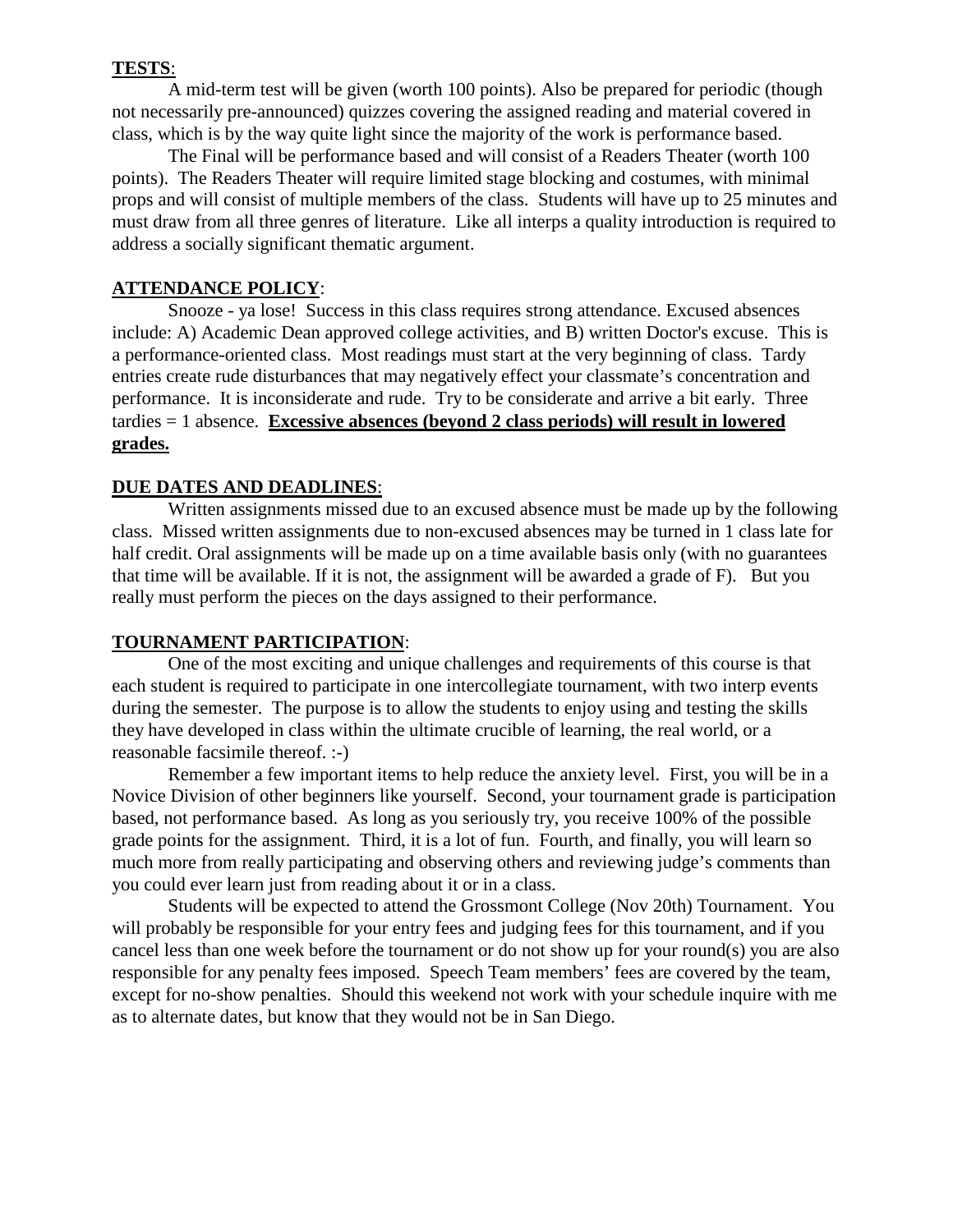### **SPEECH TEAM INVOLVEMENT:**

PLNU has an intercollegiate speech team that meets and practices weekly and competes against other colleges and universities on weekends. Novices from the class are encouraged to consider joining this team at any point in the semester, or even just observing team meetings and practices on Tuesdays from 3:30 to 5:30 in C 202. A major part of our success through the years comes from members of such classes with no previous experience. Even if you are not interested in joining the team you are welcome to come and watch the meetings and practices. This should help the concepts to make more sense, just through seeing other students performing interp pieces.

You should never feel, though, that by not being on the team you are hurting your chances to do well in this class. The course is designed with the assumption that anyone can earn a strong grade without doing anything beyond class assignments, as long as they are done well. It is true that typically about a third of the class chooses to be on the team, and that through all this extra work - above and beyond class requirements - they polish and perfect class relevant skills that allow them to exceed normal class standards.

# **ACADEMIC ACCOMADATIONS:**

While all students are expected to meet the minimum standards for completion of this course as established by the instructor, students with disabilities may require academic accommodations. At Point Loma Nazarene University, these students are requested to file documentation during the first two weeks of the semester with the Academic Support Center (ASC), located in the Bond Academic Center. This policy assists the University in its commitment to full compliance with Section 504 of the Rehabilitation Act and the Americans with Disabilities Act. Section 504 (a) prohibits discrimination against students with special needs and guarantees all qualified students equal access to and benefits of PLNU programs and activities. Once the student files documentation, the ASC will contact the student's instructors and provide written recommendations for reasonable and appropriate accommodations to meet the individual learning needs of the student.

# **FINAL NOTE**:

To help alleviate stress and anxiety, might I suggest Preparation, Practice and Prayer. Class assignments completed just before the time they are due usually appear poorly thrown together. Allow yourself sufficient time to polish and practice material well in advance of due dates. Please feel free to work with me on assignments for coaching prior to delivering them for a grade. It is my hope that this course will be life changing for you...in a positive way. Call me with any problems.

# **INSTRUCTOR AVAILABILITY AND COACHING**:

My Office is located in Cabrillo 103. My office phone is 849-2391 and my home phone is 619.283.3668. I am available for appointments most afternoons. Please call or drop by if you have any questions, problems, or just want to talk. My real hope is to work with you in multiple coaching sessions for each event, but that will require advance work on your part. The line-byline analysis is the key to good interpretation and that can be worked on in coaching sessions. For courses such as this I view myself as more of a coach than a teacher, and strive to help you to become much better, rather than as some may think try to find ways to catch you doing poorly so your grade can be marked down.